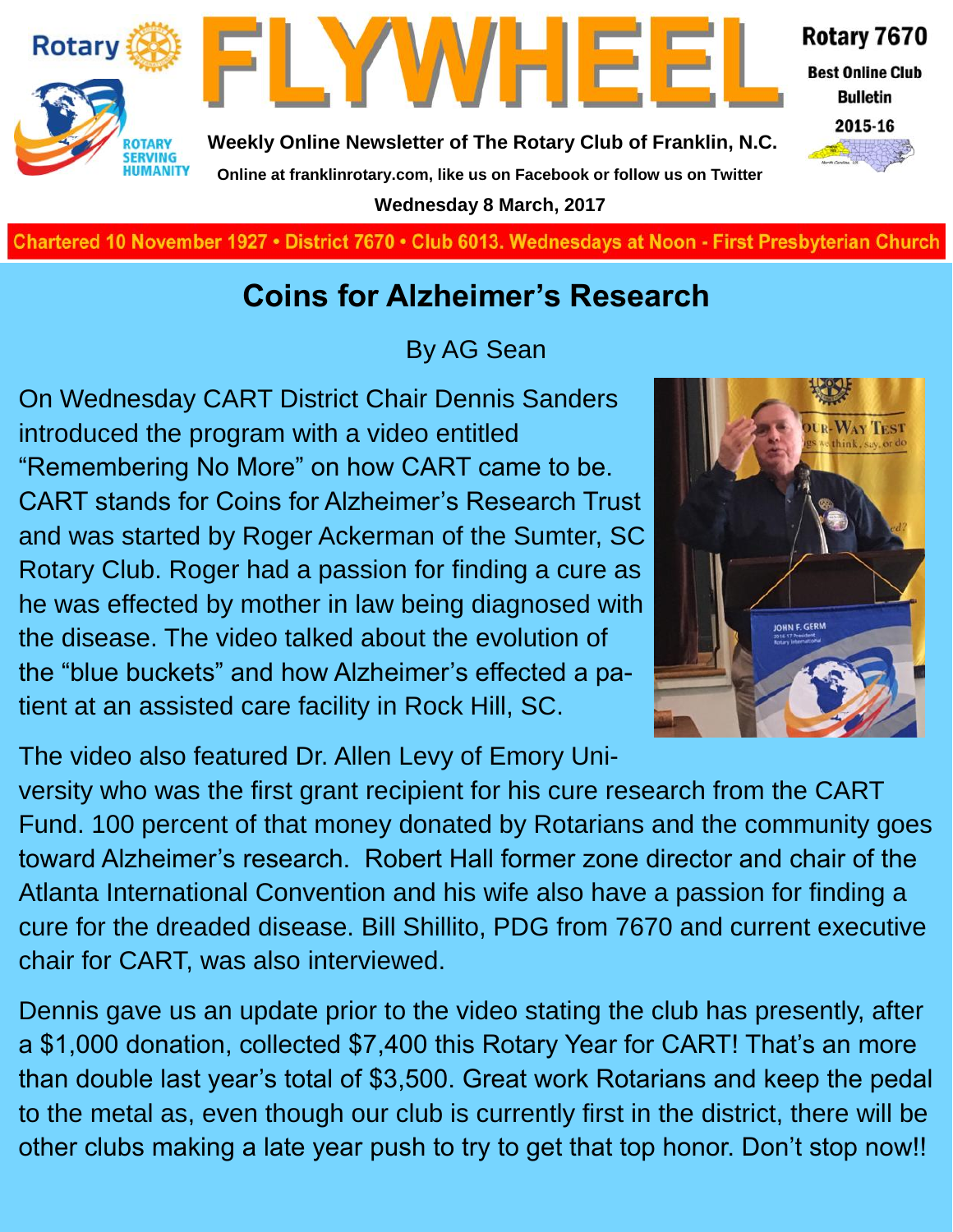



**Weekly Online Newsletter of The Rotary Club of Franklin, N.C. Online at franklinrotary.com, like us on Facebook or follow us on Twitter Wednesday 8 March, 2017**



**Best Online Club Bulletin** 



Chartered 10 November 1927 • District 7670 • Club 6013. Wednesdays at Noon - First Presbyterian Church

#### **Membership Minute**

This is the second posting for Ashley Mitchell proposed for new membership. Any questions comments or concerns see any board member. We plan on inducting both Julia Langley and Ashley in the next week or two.

### **Board Meeting and BREW Meeting This Tuesday!!**

Our monthly board meeting will be Tuesday Night March 14th at Lazy Hiker 530p. We also have a BREW Fellowship 530p that same night and location. Two great ways to makeup!



## **More CART Contributors**

On Wednesday the club recognized Mike Norris for his contribution to

CART. Great work Mike and to all club members keep up the great work!

#### **Foundation Contributions**

Mike Norris-foundation chair recently stressed the importance of making your foundation contributions. He gave the club an update on where it was so far for the year and that you have



# **Stop Hunger!**

The board approved \$500 to be allocated to the Sylva joint Stop



Hunger Project. The project will take place Saturday March 11th 10a at First Methodist in Sylva. If you would like to volunteer see President Lenny! The Satellite club has signed up and it would be great to have a good noon club showing there..

**Rotary Service 3/15/17**

Greeter: TBA

Prayer/Pledge/4 Way: DG Gary

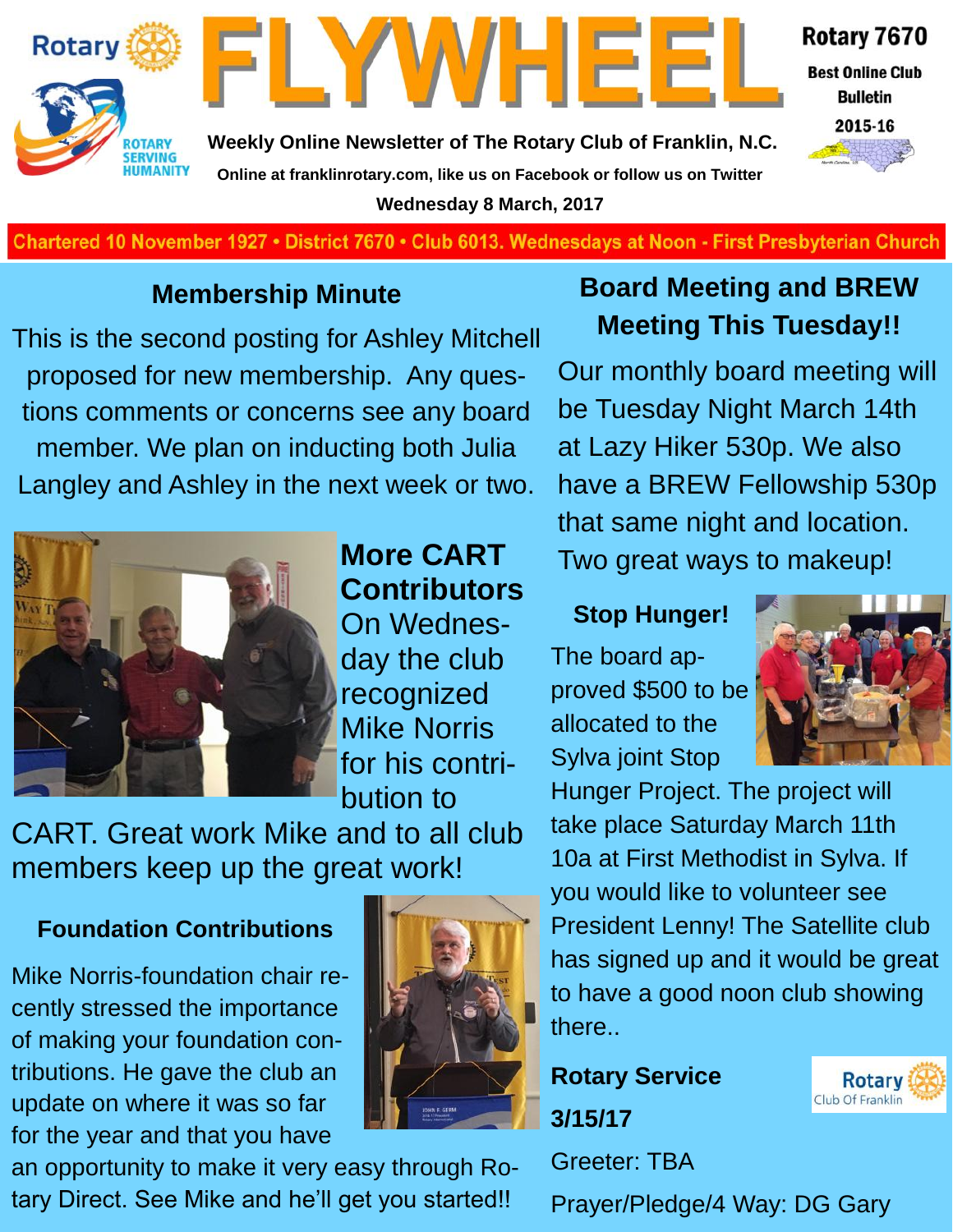



**Weekly Online Newsletter of The Rotary Club of Franklin, N.C. Online at franklinrotary.com, like us on Facebook or follow us on Twitter**

**Wednesday 8 March, 2017**

**Charted November 29, 1927 • District 7670 • Club 6013 Wednesdays at Noon - First Presbyterian Church**

#### **FHS Interact and Satellite Club Collecting Books!**

The Franklin High School Interact Club is presently collecting books through March for the Read2Me project. The Rotary Club of Franklin Evening club has also gotten involved. Please drop off any unwanted new or gently used books to be donated to the pro-



Rotary 7670

**Best Online Club Bulletin** 2015-16

ject. Interact has the drive going in several classrooms at the high school and the satellite Club has a couple of drop-offs at some businesses like American Computer Sales and Gooder Grafix. Last year the club collected some 650 books and this year they are shooting for 1,000. Lets help them get there!!



#### **AG Sean Needs Flywheel Editor VERY SOON!**

If you are interested in publishing the newsletter each week please see AG Sean. He would like to let someone else do this. Its

difficult for him to continue during the day. Doesn't take more than an hour and a half each week. **We need to find someone soon as Sean will no longer be able to do it as of July 1st which means there will no longer be a Flywheel after that time.** We can train that person before they take it over. See Sean or Stephanie Smith!

#### **Collecting Supplies for Panama**

Sandy Frazier will be leaving in the next few weeks for Panama and needs medical supplies and school supplies. Please bring to next meeting! Also thoughts and prayers going out to Sandy for the loss of his daughter n law.

#### **Back Pack Fill 3/27**

If you need a makeup or would like to be involved in a community project, please plan on participating in the next back pack fill Monday 3/27 at CareNet 4 -6p. See Patrick Betancourt and sign up now!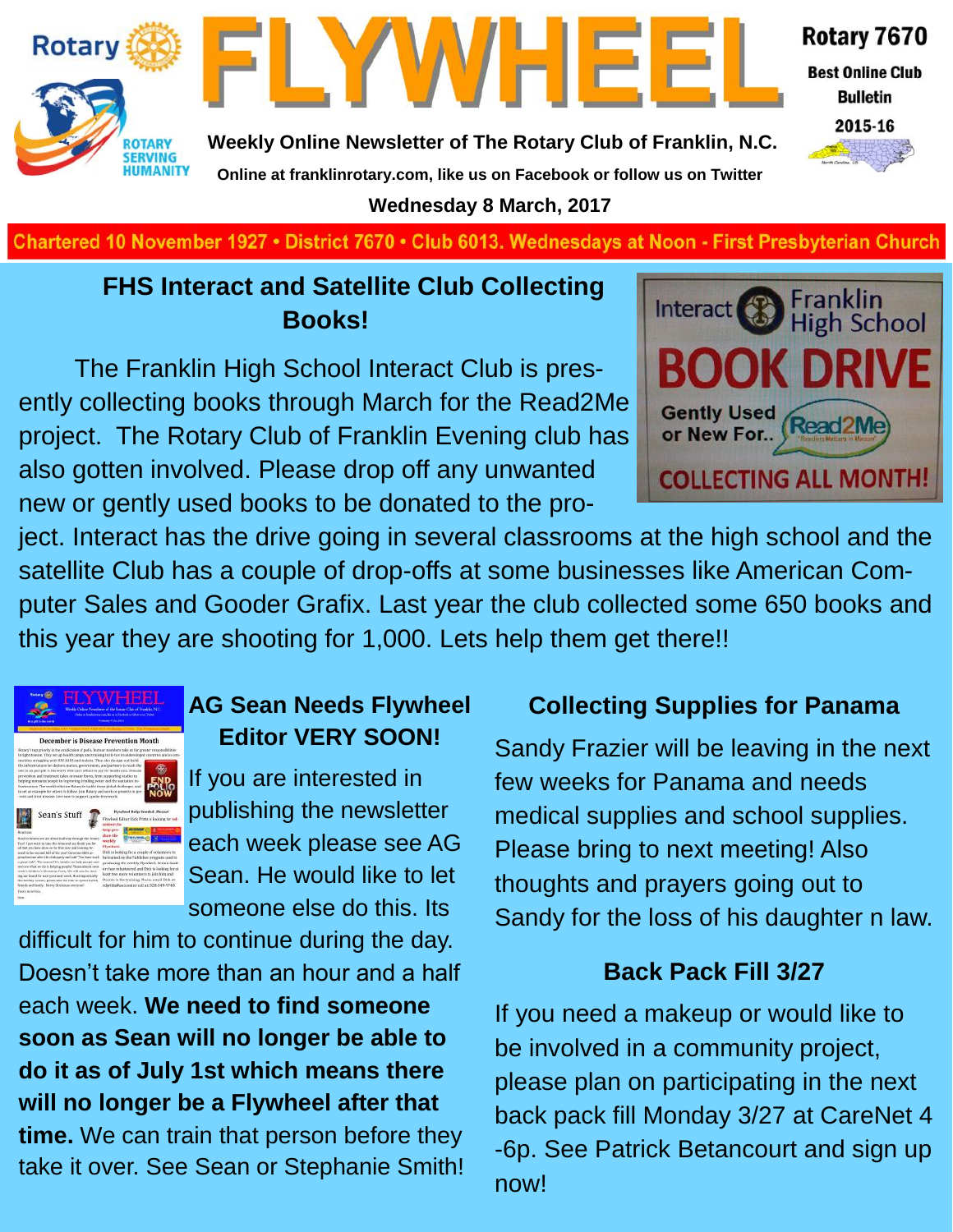



Rotary 7670

**Best Online Club Bulletin** 

2015-16



**Weekly Online Newsletter of The Rotary Club of Franklin, N.C.**

**Online at franklinrotary.com, like us on Facebook or follow us on Twitter**

**Wednesday 8 March, 2017**

**Charted November 29, 1927 • District 7670 • Club 6013 Wednesdays at Noon - First Presbyterian Church**

# **Notes from The Top**



If there is one thing this club is great at, it is giving! I know many of you must think, "It seems like I am always being asked to GIVE at Rotary!"

Ok, I admit, we do ASK for your talents and your money to make the world a better place. After watching the CART video yesterday, my wife Jean who rarely comes to meetings, was moved by the video and said afterwards. "That is something we should really support!" I hope you felt the same way! CART really is about pennies, and the jars you fill really will and have had a difference. Everyone of us has a "Vera" we know that has been affected by Alzhimers!

While I am talking about money…yes, we do ask that you give something to the Foundation each year. WHY? Because that money is used to do the BIG projects Rotary undertakes. From Polio to water and sanitation grants. Did you know that this year alone, OUR CLUB will receive almost 3X the money we give? You might say HOW? Well, we are beginning the Ocoto Alto Sanitation Project in Peru this year. We will be

building 100 healthy latrines for folks that do not have even the basic need…a bathroom. We will be receiving money from the District and from the Global Fund that allows us to do the project. Our part is barely \$6K of a \$46,000 dollar project! So your donations do make a real difference.

So please, give generously to the Foundation! If that is \$25, ok. If you can afford more, that is great too. Next week, I will announce a challenge opportunity to make your donation count even more and to get to that next Paul Harris level. Stay tuned.

While we do ask for money, we also provide some of the money given back to you through participation in the District Conference (partial refund of registration fees), Rotary International Convention, (partial payment) and other events throughout the year. Each one of you should try to take advantage of the many opportunities to broaden your knowledge of Rotary, but more importantly remember we are: SERVING HUMANITY THROUGH SERVICE ABOVE SELF!

# **Evening Club Meets Tuesday!**

The RC of Franklin Evening satellite Club is now meeting on **Tues-**



**day's 630p at Lazy Hiker.** Tell a friend about the club. Just another option to serve as a Rotarian!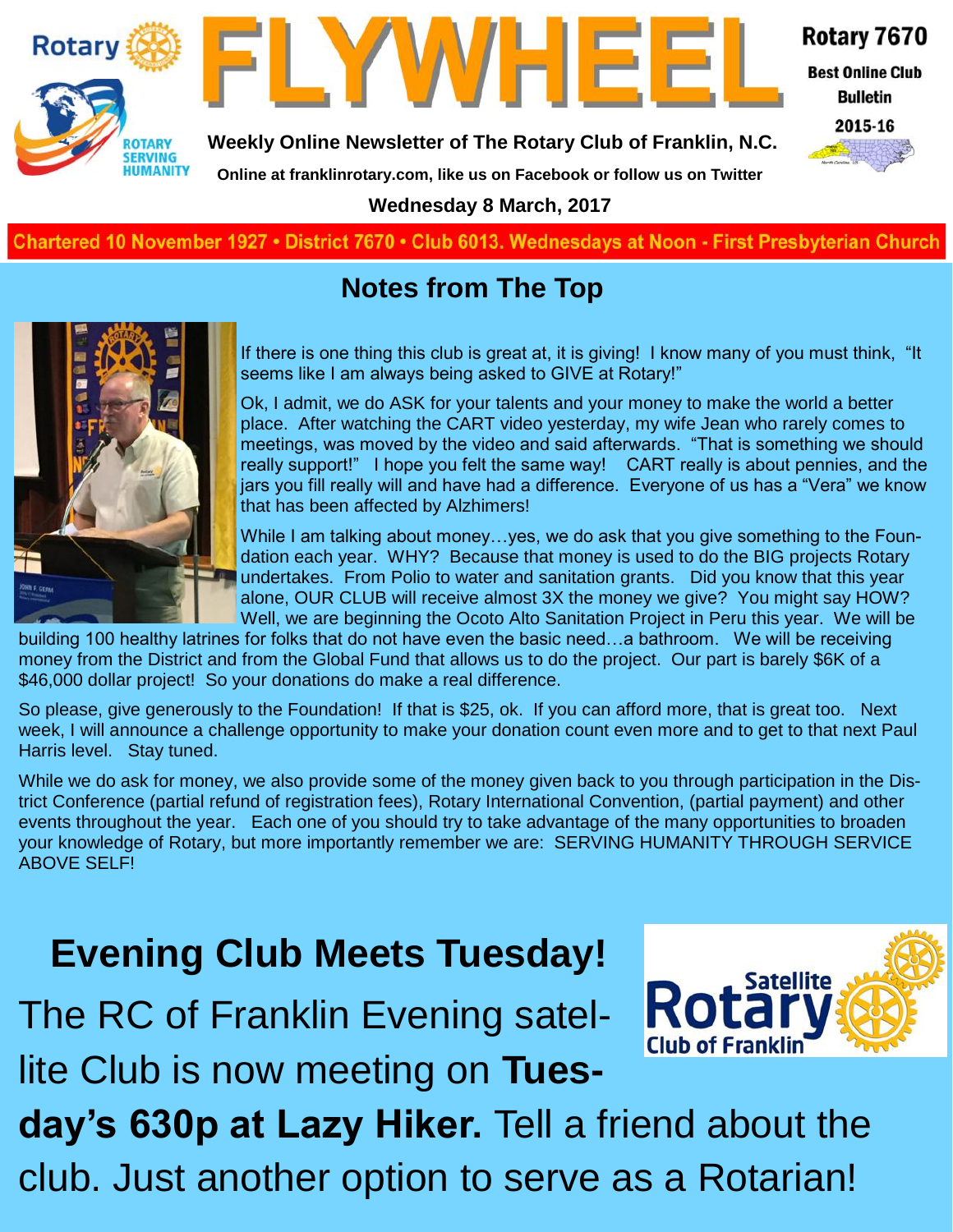

FLYWHEEI **Weekly Online Newsletter of The Rotary Club of Franklin, N.C.**



**Best Online Club Bulletin** 



**Charted November 29, 1927 • District 7670 • Club 6013 Wednesdays at Noon - First Presbyterian Church**

**Online at franklinrotary.com, like us on Facebook or follow us on Twitter Wednesday 8 March, 2017**

#### **District Conference April 28th-30th!!**

Nows the time to make plans for the upcoming District Conference in Hickory. There will be a free youth conference on Friday 10a-3p..dinner for Rotarians Friday Night then the regular

conference Saturday and breakfast Sunday. Earn a PHF for registering the highest percentage of Rotarians in your club category size for the Young Leaders and District Conference in Hickory April 28-30, 2017!! Club is reimbursing first 20 members \$75 on registration fee. **Register now at rotary7670.org for the conference!!!District only \$145**

# **Fred's Funnies**



#### **Great Puns for Some Punny People**

1. Two antennas met on a roof, fell in love and got married. The ceremony wasn't much, but the reception was excellent.

2. A jumper cable walks into a bar. The bartender says, "I'll serve you, but don't start anything."

- 3. Two peanuts walk into a bar, and one was a salted.
- 4. A dyslexic man walked into a bra.